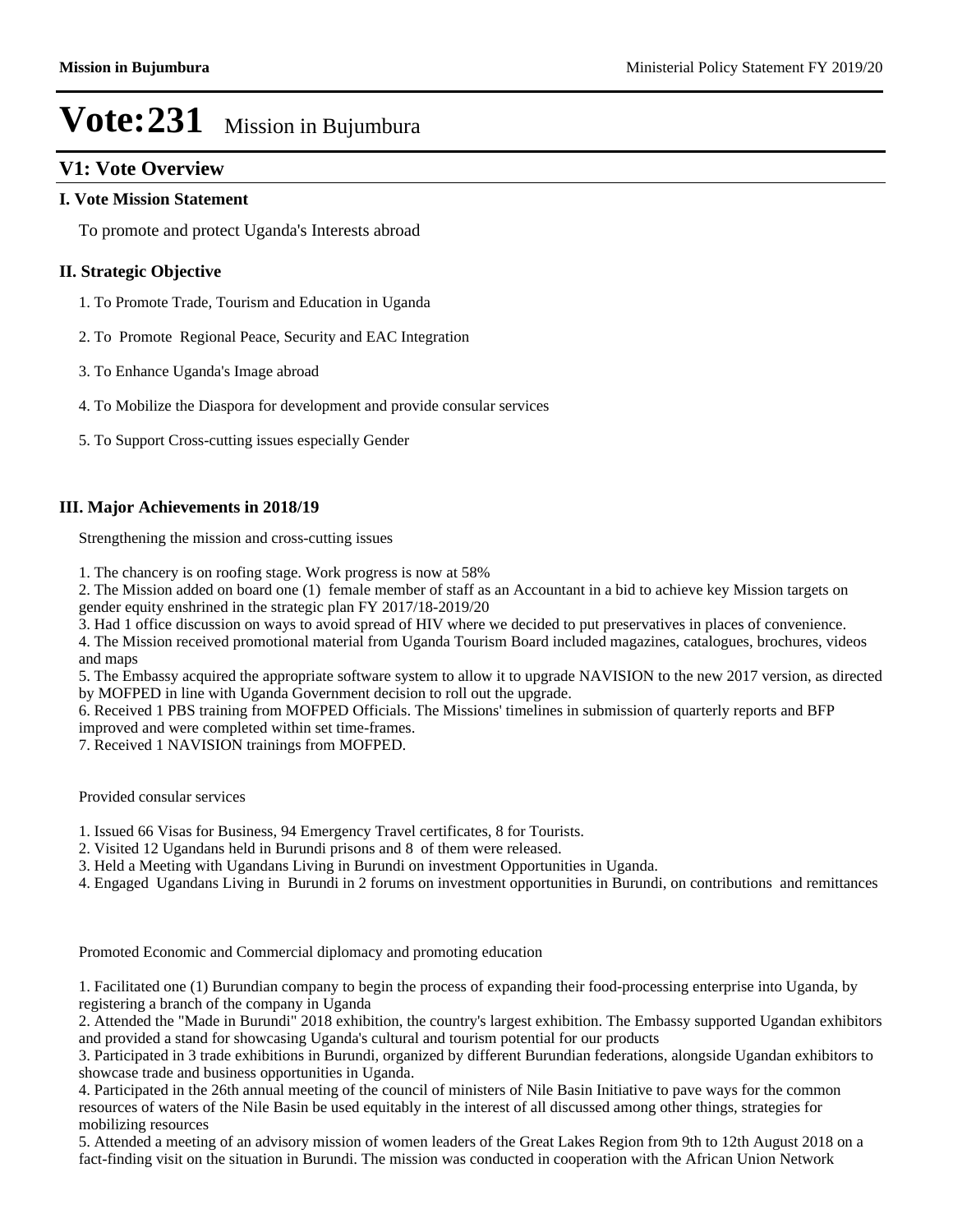(FEMWISE), Network the Women's forum of International Conference for the Great Lakes Region and UN Women 6. Participated in the 12th Edition Torch of Peace in Gitega Province (tour of the peace torch)

Amidst a call to the East African Country's citizens to promote community development activities.

7. Attended the launch of the National Development Plan for Burundi 2018-2027 with a priority action plan (PAP) 2018-2022.

Burundi is preparing to forge a strong partnership (integration) with neighboring countries.

8. By promoting Education system of Uganda in Burundi, around 200 Burundian Students are Studying in Ugandan Universities and higher institutions of Learning.

Improved relations between the two countries in areas of cooperation

1. Enhanced cooperation between the Uganda People's Defense forces and the Burundi National Defense forces, with exchange of military training opportunities for officers of both armies, exchange of visits and sharing information.

2. Attended Burundi's Independence anniversary. It was stressed that a sustainable development plan 2018-2027 has been developed and all investors in Burundi should refer to the plan.

3. Met a delegation of the Forum of Parliaments of the International Conference of the Great Lakes Region who had come to inquire about the evolution of the political and security situation in Burundi since the violent electoral crisis of 2015.

4. Attended a meeting of an advisory mission of women leaders of the Great Lakes Region from 9th to 12th August 2018 on a fact-finding visit on the situation in Burundi. The mission was conducted in cooperation with the African Union Network (FEMWISE), Network the Women's forum of International Conference for the Great Lakes Region and UN Women"

5. Consultative meetings between Mbarara University of Science & Technology, Ngozi University and Embassy of Uganda. 1 MOU is on course to be signed.

6. Attended the swearing in of seven new members of the Independent National Electoral Commission (CENI)to prepare for the 2020 elections and adopt it to the new constitution of June 2018.

Promote peace, Security and Regional Cooperation in Burundi

1. Met the Ombudsman of Burundi in an effort to quell tensions between the 2 countries in the wake of leaks of high-level correspondence between the leaders of the two countries.

2. Met the delegation of facilitators of the Inter-Burundi dialogue in preparation for the fifth session.

3. Held talks with Minister of Foreign Affairs in which he announced government intention to participate in a new session of the post crisis dialogue in readiness for the 2020 elections.

4. Held talks with UN Secretary General's special envoy for Burundi Michel Kafando on Issues of inter-Burundian political dialogue, political aspects and socioeconomic development.

Talks on ways and means to end the ongoing political crisis since the disputed elections in 2015.

Promoted integration and peace in the EAC through sport

1. Attended the first edition of the East African Community games in Burundi. Uganda won the first place ahead of three other participating countries.

Uganda's Second Deputy Prime Minister and Minister of East African Community Affairs and Chairman of the EAC council of Ministers Rt. Hon Ali Kirunda Kivejinja attended the opening ceremony of the games."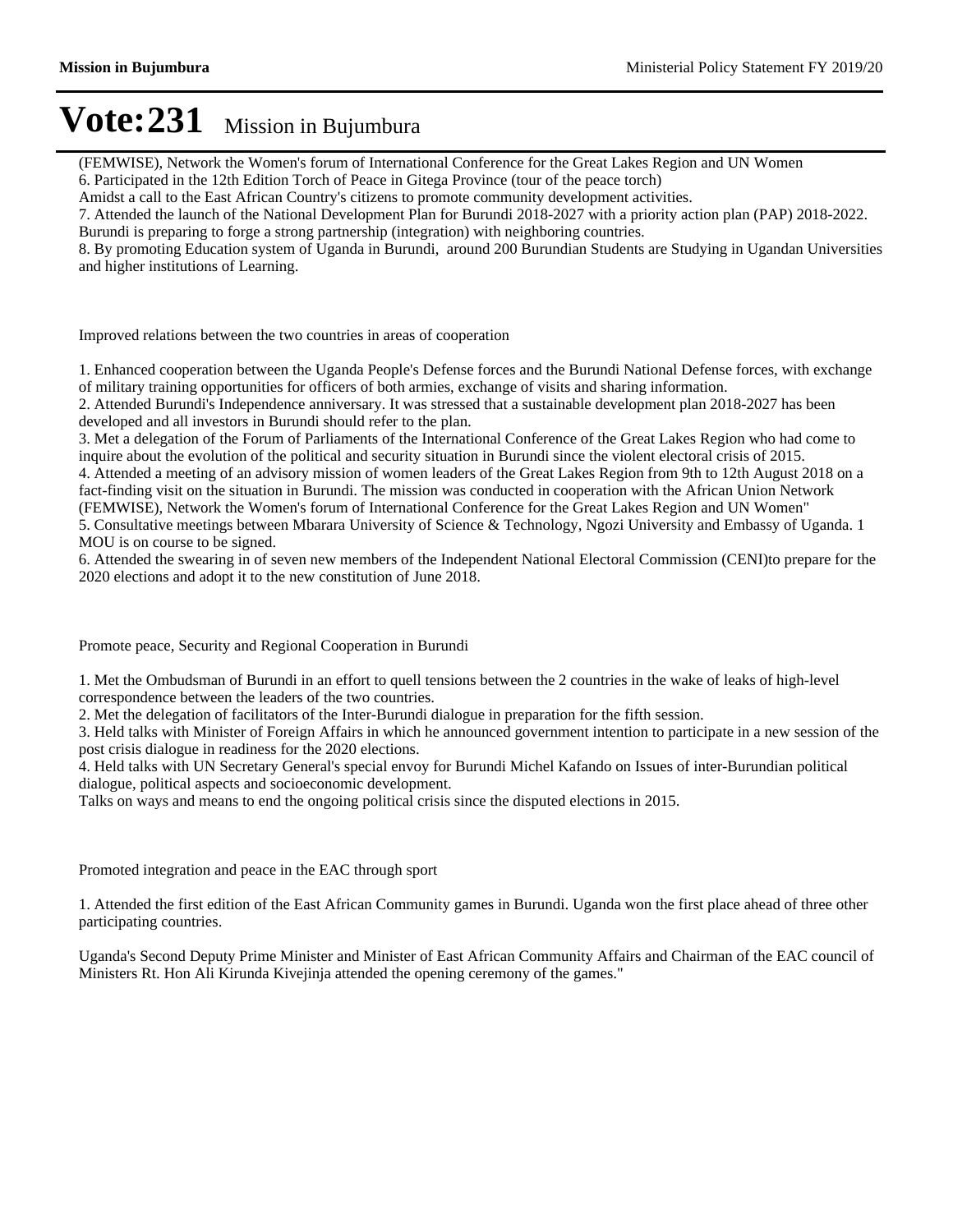#### **IV. Medium Term Plans**

- 1. To Promote Technical Cooperation between Uganda and Burundi.
- 2. To Promote Commercial Diplomacy between Uganda and Burundi
- 3. To Support Peace and Stability in Burundi, and Regional Integration under the Framework of East African Community
- 4. To Provide and extend Consular services to Ugandans in Diaspora and Other Nationals
- 5. To furnish the Chancery Building.
- 6. To enhance Administrative and Capacity Building at the Mission
- 7. To enhance human resource and security of the Chancery
- 8. To procure transport equipment
- 9. To procure architectural drawings for staff residences
- 10. To promote EAC integration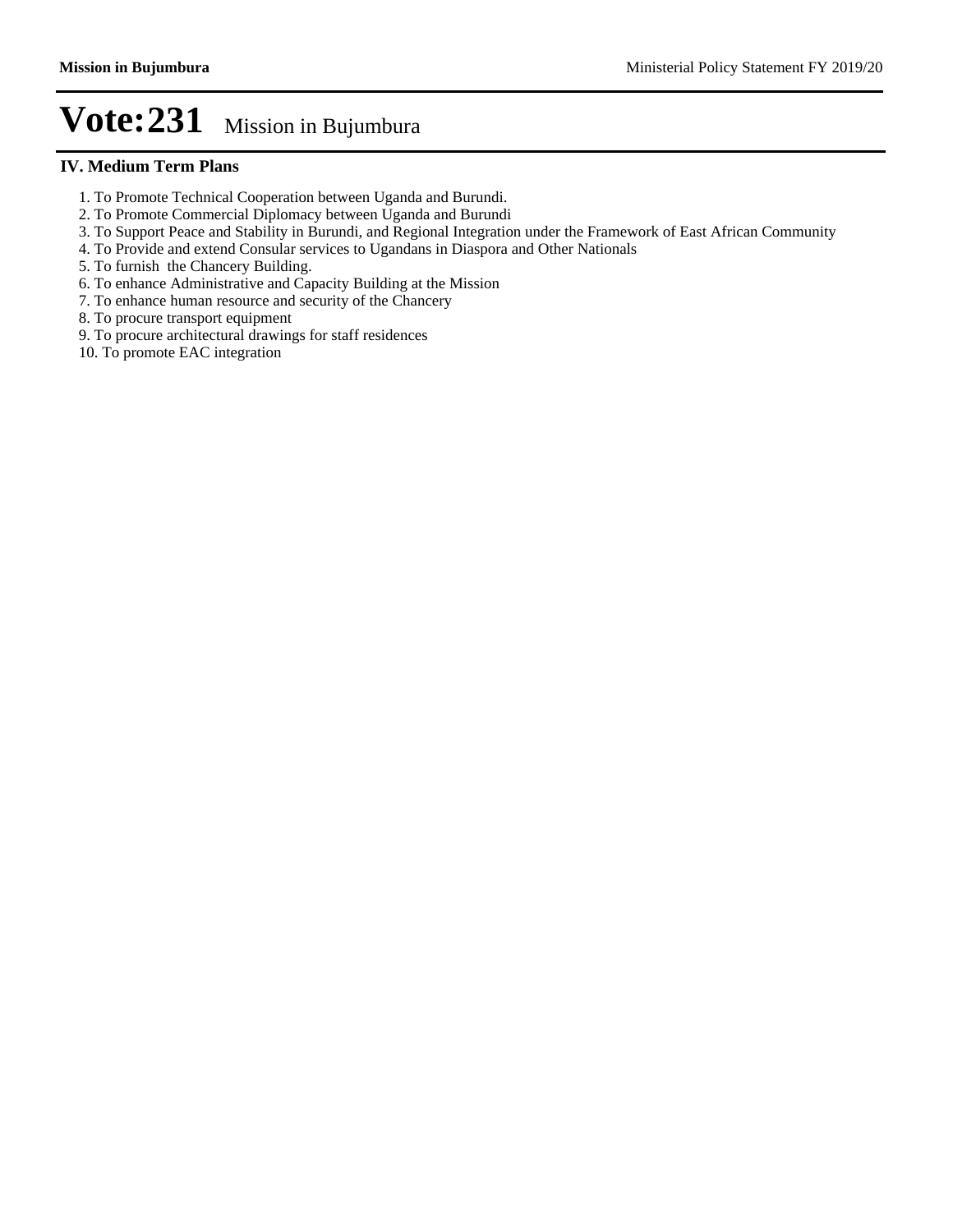#### **V. Summary of Past Performance and Medium Term Budget Allocations**

**Table 5.1: Overview of Vote Expenditures (UShs Billion)**

|                                                      |                  |                    |               | 2018/19                                   |         |         |         | <b>MTEF Budget Projections</b> |         |
|------------------------------------------------------|------------------|--------------------|---------------|-------------------------------------------|---------|---------|---------|--------------------------------|---------|
|                                                      |                  | 2017/18<br>Outturn | <b>Budget</b> | <b>Approved Expenditure</b><br>by End Dec | 2019/20 | 2020/21 | 2021/22 | 2022/23                        | 2023/24 |
| <b>Recurrent</b>                                     | Wage             | 0.259              | 0.278         | 0.139                                     | 0.278   | 0.278   | 0.278   | 0.278                          | 0.278   |
|                                                      | Non Wage         | 1.413              | 1.849         | 1.000                                     | 2.508   | 2.508   | 2.508   | 2.508                          | 2.508   |
| Devt.                                                | GoU              | 7.257              | 6.560         | 1.289                                     | 1.500   | 1.500   | 1.500   | 1.500                          | 1.500   |
|                                                      | Ext. Fin.        | 0.000              | 0.000         | 0.000                                     | 0.000   | 0.000   | 0.000   | 0.000                          | 0.000   |
|                                                      | <b>GoU</b> Total | 8.929              | 8.687         | 2.427                                     | 4.286   | 4.286   | 4.286   | 4.286                          | 4.286   |
| <b>Total GoU+Ext Fin (MTEF)</b>                      |                  | 8.929              | 8.687         | 2.427                                     | 4.286   | 4.286   | 4.286   | 4.286                          | 4.286   |
|                                                      | Arrears          | 0.000              | 0.000         | 0.000                                     | 0.000   | 0.000   | 0.000   | 0.000                          | 0.000   |
| <b>Total Budget</b>                                  |                  | 8.929              | 8.687         | 2.427                                     | 4.286   | 4.286   | 4.286   | 4.286                          | 4.286   |
| <b>A.I.A Total</b>                                   |                  | N/A                | N/A           | N/A                                       | N/A     | N/A     | N/A     | N/A                            | N/A     |
| <b>Grand Total</b>                                   |                  | 8.929              | 8.687         | 2.427                                     | 4.286   | 4.286   | 4.286   | 4.286                          | 4.286   |
| <b>Total Vote Budget</b><br><b>Excluding Arrears</b> |                  | 8.929              | 8.687         | 2.427                                     | 4.286   | 4.286   | 4.286   | 4.286                          | 4.286   |

#### **VI. Budget By Economic Clasification**

**Table V6.1 2018/19 and 2019/20 Budget Allocations by Item**

|                                        |       | 2018/19 Approved Budget |       |              |       | 2019/20 Draft Estimates |              |
|----------------------------------------|-------|-------------------------|-------|--------------|-------|-------------------------|--------------|
| Billion Uganda Shillings               | GoU   | Ext. Fin                | AIA   | <b>Total</b> | GoU   | Ext. Fin                | <b>Total</b> |
| <b>Output Class: Outputs Provided</b>  | 2.127 | 0.000                   | 0.000 | 2.127        | 2.786 | 0.000                   | 2.786        |
| 211 Wages and Salaries                 | 1.067 | 0.000                   | 0.000 | 1.067        | 1.643 | 0.000                   | 1.643        |
| 212 Social Contributions               | 0.000 | 0.000                   | 0.000 | 0.000        | 0.010 | 0.000                   | 0.010        |
| 213 Other Employee Costs               | 0.045 | 0.000                   | 0.000 | 0.045        | 0.030 | 0.000                   | 0.030        |
| 221 General Expenses                   | 0.037 | 0.000                   | 0.000 | 0.037        | 0.165 | 0.000                   | 0.165        |
| 222 Communications                     | 0.019 | 0.000                   | 0.000 | 0.019        | 0.029 | 0.000                   | 0.029        |
| 223 Utility and Property Expenses      | 0.719 | 0.000                   | 0.000 | 0.719        | 0.605 | 0.000                   | 0.605        |
| 224 Supplies and Services              | 0.000 | 0.000                   | 0.000 | 0.000        | 0.010 | 0.000                   | 0.010        |
| 226 Insurances and Licenses            | 0.024 | 0.000                   | 0.000 | 0.024        | 0.020 | 0.000                   | 0.020        |
| 227 Travel and Transport               | 0.191 | 0.000                   | 0.000 | 0.191        | 0.224 | 0.000                   | 0.224        |
| 228 Maintenance                        | 0.025 | 0.000                   | 0.000 | 0.025        | 0.050 | 0.000                   | 0.050        |
| <b>Output Class: Capital Purchases</b> | 6.560 | 0.000                   | 0.000 | 6.560        | 1.500 | 0.000                   | 1.500        |
| 312 FIXED ASSETS                       | 6.560 | 0.000                   | 0.000 | 6.560        | 1.500 | 0.000                   | 1.500        |
| <b>Grand Total:</b>                    | 8.687 | 0.000                   | 0.000 | 8.687        | 4.286 | 0.000                   | 4.286        |
| <b>Total excluding Arrears</b>         | 8.687 | 0.000                   | 0.000 | 8.687        | 4.286 | 0.000                   | 4.286        |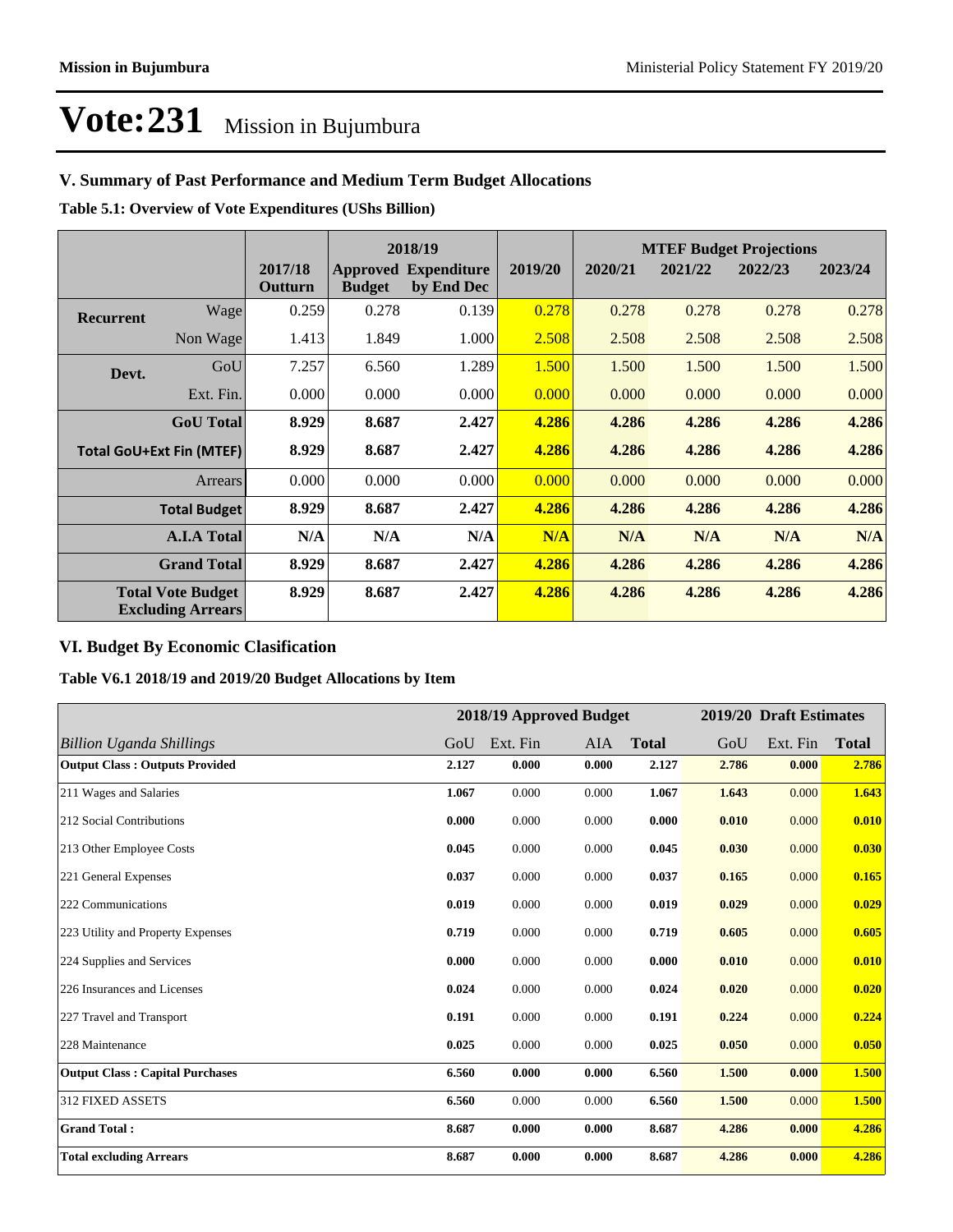#### **VII. Budget By Programme And Subprogramme**

#### **Table V7.1: Past Expenditure Outturns and Medium Term Projections by Programme and SubProgramme**

| Billion Uganda shillings             |                                     | FY 2018/19                |                                   |                                             | <b>Medium Term Projections</b> |         |         |         |
|--------------------------------------|-------------------------------------|---------------------------|-----------------------------------|---------------------------------------------|--------------------------------|---------|---------|---------|
|                                      | <b>FY 2017/18</b><br><b>Outturn</b> | Approved<br><b>Budget</b> | <b>Spent By</b><br><b>End Dec</b> | 2019-20<br><b>Proposed</b><br><b>Budget</b> | 2020-21                        | 2021-22 | 2022-23 | 2023-24 |
| <b>52 Overseas Mission Services</b>  | 8.929                               | 8.687                     | 2.427                             | 4.286                                       | 4.286                          | 4.286   | 4.286   | 4.286   |
| 01 Headquarters Bujumbura            | 1.673                               | 2.127                     | 1.139                             | 2.786                                       | 2.786                          | 2.786   | 2.786   | 2.786   |
| 1125 Strengthening Bujumbura Mission | 7.257                               | 6.560                     | 1.289                             | 1.500                                       | 1.500                          | 1.500   | 1.500   | 1.500   |
| <b>Total for the Vote</b>            | 8.929                               | 8.687                     | 2.427                             | 4.286                                       | 4.286                          | 4.286   | 4.286   | 4.286   |
| <b>Total Excluding Arrears</b>       | 8.929                               | 8.687                     | 2.427                             | 4.286                                       | 4.286                          | 4.286   | 4.286   | 4.286   |

#### **VIII. Programme Performance and Medium Term Plans**

#### **Table V8.1: Programme Outcome and Outcome Indicators ( Only applicable for FY 2019/20)**

| <b>Programme:</b>           | 52 Overseas Mission Services                                                                                                   |                 |                  |                            |            |            |  |  |
|-----------------------------|--------------------------------------------------------------------------------------------------------------------------------|-----------------|------------------|----------------------------|------------|------------|--|--|
|                             | <b>Programme Objective</b> 1. To Promote Technical Cooperation between Uganda and Burundi.                                     |                 |                  |                            |            |            |  |  |
|                             | 2.To Promote Commercial Diplomacy between Uganda and Burundi                                                                   |                 |                  |                            |            |            |  |  |
|                             | 3. To Support Peace and Stability in Burundi, and Regional Integration under the Framework of East<br><b>African Community</b> |                 |                  |                            |            |            |  |  |
|                             | 4. To Provide and extend Consular services to Ugandans in Diaspora and Other Nationals                                         |                 |                  |                            |            |            |  |  |
|                             | 5. To Complete the Construction of the Chancery Building.                                                                      |                 |                  |                            |            |            |  |  |
|                             | 6. Administration and capacity building of the mission                                                                         |                 |                  |                            |            |            |  |  |
|                             | 7. To promote EAC integration                                                                                                  |                 |                  |                            |            |            |  |  |
| <b>Responsible Officer:</b> | Kabuye M. Charles                                                                                                              |                 |                  |                            |            |            |  |  |
|                             | <b>Programme Outcome:</b> Enhanced national security development, the country's image abroad and well-being of Ugandans        |                 |                  |                            |            |            |  |  |
|                             | <b>Sector Outcomes contributed to by the Programme Outcome</b>                                                                 |                 |                  |                            |            |            |  |  |
| 1. Free and Fair elections  |                                                                                                                                |                 |                  |                            |            |            |  |  |
|                             | 2. Improved regional and International Relations                                                                               |                 |                  |                            |            |            |  |  |
|                             |                                                                                                                                |                 |                  | <b>Performance Targets</b> |            |            |  |  |
|                             | <b>Outcome Indicators</b>                                                                                                      |                 |                  | 2019/20                    | 2020/21    | 2021/22    |  |  |
|                             |                                                                                                                                | <b>Baseline</b> | <b>Base year</b> | <b>Target</b>              | Projection | Projection |  |  |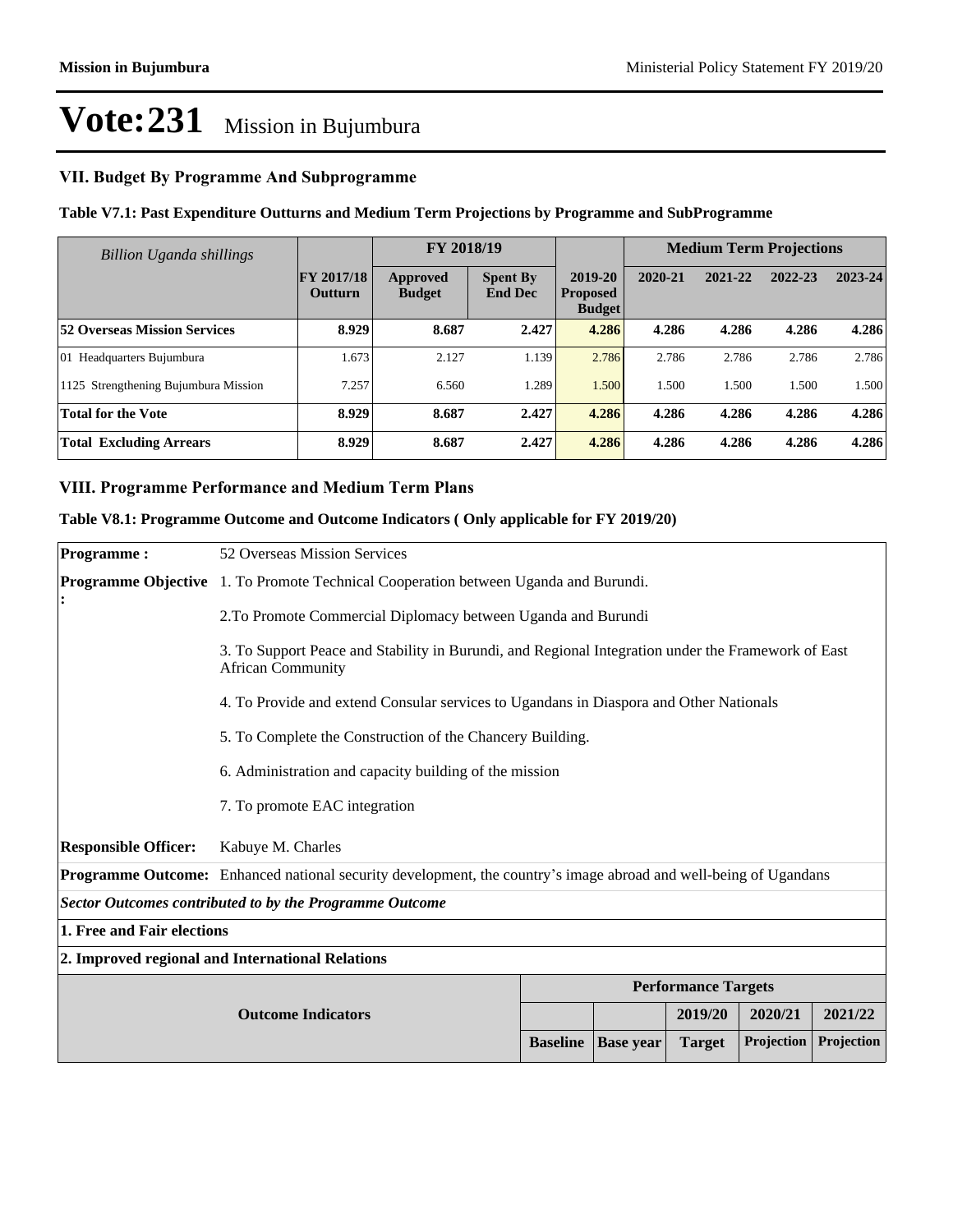| • Number of cooperation frameworks negotiated, and concluded             | 0.67 | 201819 | 0.70                    | 0.80 | 0.90 |
|--------------------------------------------------------------------------|------|--------|-------------------------|------|------|
| SubProgramme: 01 Headquarters Bujumbura                                  |      |        |                         |      |      |
| <b>Output: 01 Cooperation frameworks</b>                                 |      |        |                         |      |      |
| No. of Multilateral cooperation frameworks negotiated or signed          |      |        |                         | 5    | 7    |
| No. of Bilateral cooperation frameworks negotiated or signed.            |      |        |                         | 5    | 7    |
| No. of Multilateral cooperation frameworks negotiated or signed          |      |        |                         | 5    | 7    |
| <b>Output: 02 Consulars services</b>                                     |      |        |                         |      |      |
| Number of Visas issued to foreigners travelling to Uganda.               |      |        | 55                      | 65   | 75   |
| No. of official visits facilitated                                       |      |        |                         | 12   | 15   |
| <i>Output: 04 Promotion of trade, tourism, education, and investment</i> |      |        |                         |      |      |
| No. of foreign Tourism promotion engagements.                            |      |        | $\overline{\mathbf{A}}$ | 6    | 8    |
| No. of scholarships secured.                                             |      |        | 15                      | 20   | 25   |
| No. of export markets accessed.                                          |      |        |                         | 8    | 10   |

#### **IX. Major Capital Investments And Changes In Resource Allocation**

#### **Table 9.1: Major Capital Investment (Capital Purchases outputs over 0.5Billion)**

| FY 2018/19                                                              | FY 2019/20   |                                                    |                                                                                          |
|-------------------------------------------------------------------------|--------------|----------------------------------------------------|------------------------------------------------------------------------------------------|
| <b>Appr. Budget and Planned Outputs</b>                                 |              | <b>Expenditures and Achievements by</b><br>end Dec | <b>Proposed Budget and Planned</b><br><b>Outputs</b>                                     |
| Vote 231 Mission in Bujumbura                                           |              |                                                    |                                                                                          |
| <b>Program: 16 52 Overseas Mission Services</b>                         |              |                                                    |                                                                                          |
| Development Project : 1125 Strengthening Bujumbura Mission              |              |                                                    |                                                                                          |
| Output: 16 52 72 Government Buildings and Administrative Infrastructure |              |                                                    |                                                                                          |
| To strengthen Relationships between Uganda and Burundi.                 |              |                                                    | Chancery construction completed and maintained                                           |
|                                                                         |              |                                                    | Designs for proposed staff apartments prepared<br>New chancery commissioned and occupied |
| <b>Total Output Cost(Ushs Thousand)</b>                                 | 6,560,000    | 1,288,671                                          | 600,000                                                                                  |
| Gou Dev't:                                                              | 6,560,000    | 1,288,671                                          | 600,000                                                                                  |
| Ext Fin:                                                                | $\mathbf{0}$ | $\Omega$                                           | $\overline{0}$                                                                           |
| A.I.A.                                                                  | $\Omega$     | $\Omega$                                           | $\overline{0}$                                                                           |
| Output: 16 52 77 Purchase of Specialised Machinery and Equipment        |              |                                                    |                                                                                          |
|                                                                         |              |                                                    | Install security and communication equipment and<br>systems                              |
| <b>Total Output Cost(Ushs Thousand)</b>                                 | $\mathbf{0}$ | $\bf{0}$                                           | 600,000                                                                                  |
| Gou Dev't:                                                              | $\Omega$     | $\Omega$                                           | 600,000                                                                                  |
| Ext Fin:                                                                | $\Omega$     | $\Omega$                                           | $\overline{0}$                                                                           |
| A.I.A:                                                                  | $\mathbf{0}$ | $\Omega$                                           | $\overline{0}$                                                                           |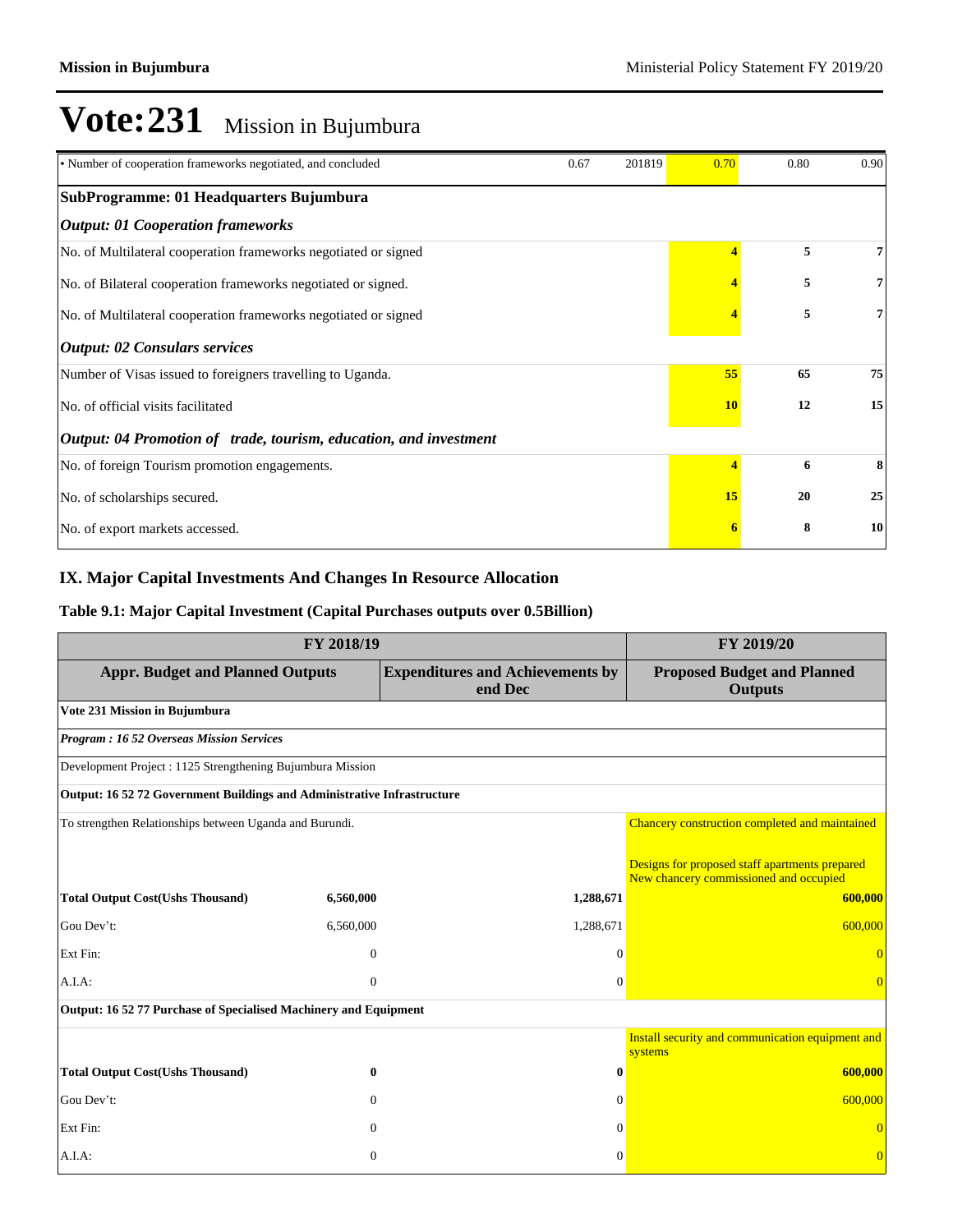#### **X. Vote Challenges and Plans To Improve Performance**

#### **Vote Challenges**

- 1. Capacity gaps
- 2. Under funding hinders the mission form implementing its mandate.
- 3. Lack of commercial diplomacy budget
- 4. Precarious security situation in the country
- 5. Loss of poundage.
- 6. No Budget allocated to the Mission to carry out Commercial and Economic Diplomacy activities.

#### **Plans to improve Vote Performance**

- 1. Staff Trainings and recruitment
- 2. Continue to lobby for increased funding
- 3. Continuous lobby for harmonized positions on various issues of mutual interest in the context of deepening economic integration
- 4. Increase NTR Collections

#### **XI Off Budget Support**

#### **Table 11.1 Off-Budget Support by Sub-Programme**

N/A

#### **XII. Vote Cross Cutting Policy And Other Budgetary Issues**

#### **Table 12.1: Cross- Cutting Policy Issues**

| <b>Issue Type:</b>                  | <b>HIV/AIDS</b>                                                                                                                                                           |
|-------------------------------------|---------------------------------------------------------------------------------------------------------------------------------------------------------------------------|
| Objective:                          | To encourage embassy staff to participate in HIV/AIDS based programs and activities                                                                                       |
| <b>Issue of Concern:</b>            | Attending HIV/AIDS programs and activities                                                                                                                                |
| <b>Planned Interventions:</b>       | Enhance HIV/AIDS Education, information dissemination, sensitization and awareness rising and<br>advocacy programs.<br>Support HIV/AIDS workplace programs at the Mission |
| <b>Budget Allocation (Billion):</b> | 0.001                                                                                                                                                                     |
| <b>Performance Indicators:</b>      | Number of HIV/AIDS programs and activities engaged in<br>100% Increased awareness on HIV/AIDS among staff                                                                 |
| <b>Issue Type:</b>                  | Gender                                                                                                                                                                    |
| Objective:                          | A gender balanced workforce                                                                                                                                               |
| <b>Issue of Concern:</b>            | Gender parity in recruitment                                                                                                                                              |
| <b>Planned Interventions:</b>       | Recruitment and promotion of local staff to be gender sensitive.<br>Designate an officer to be a Gender Focal Person.                                                     |
| <b>Budget Allocation (Billion):</b> | 0.001                                                                                                                                                                     |
| <b>Performance Indicators:</b>      | Ratio of female to male staff recruited in the organization.<br>Appointment of Gender Focal person                                                                        |
| Objective:                          | Ensure equitable treatment of all officers and clients regardless of gender.                                                                                              |